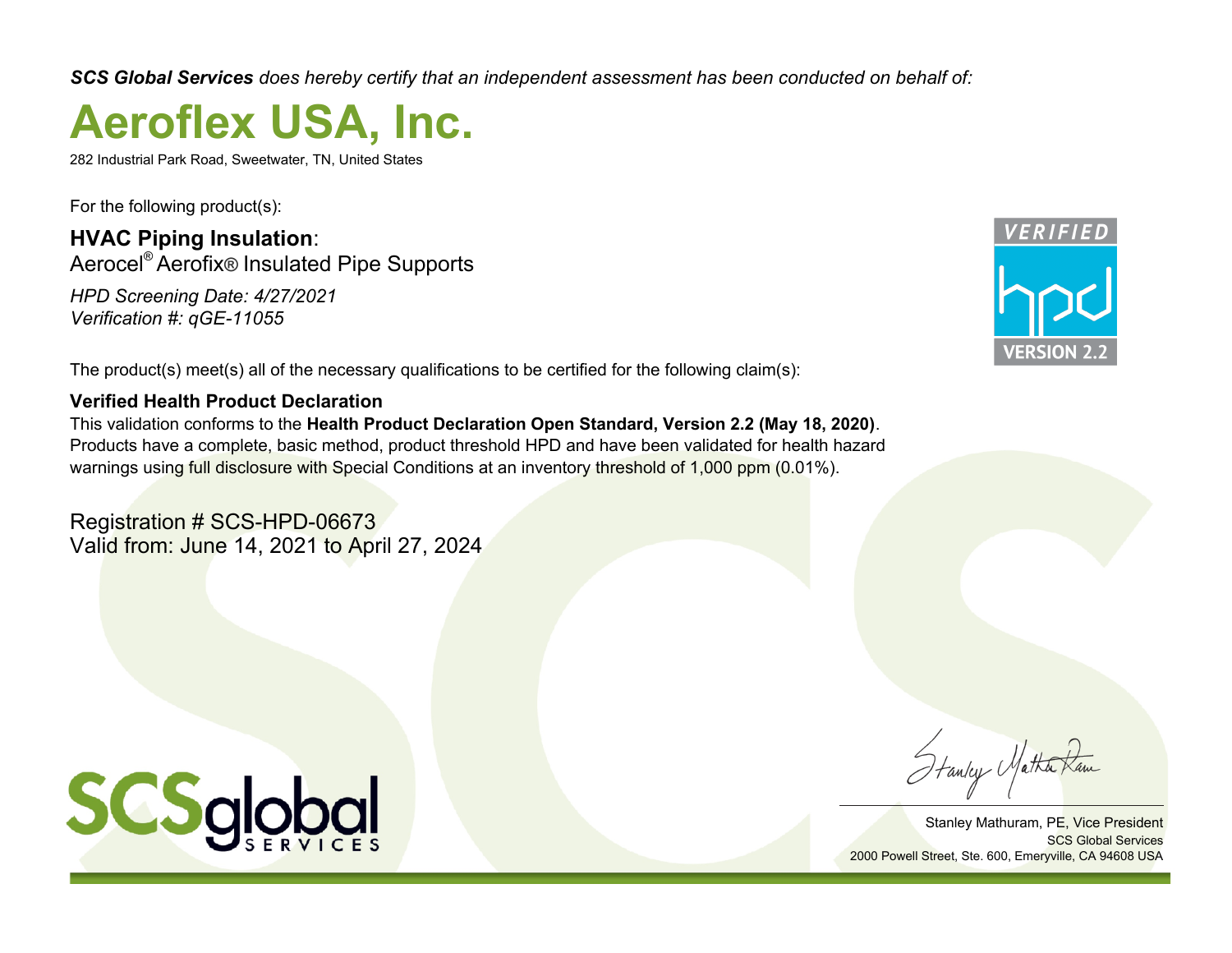# **Aerofix® by Aeroflex USA**

# **Health Product Declaration v2.2** created via: HPDC Online Builder

#### **HPD UNIQUE IDENTIFIER:** 25092

**CLASSIFICATION:** 23 07 19 HVAC Piping Insulation

**PRODUCT DESCRIPTION:** Aerofix® is a patented, closed-cell, lightweight polymeric rigid, high-compressive strength foam insulating pipe support, that is lined with closed-cell EPDM foam rubber, and encased in a zero-perm, weather-proof, corrosion-proof, EPDM polymer membrane with a high-performance pressure-sensitive closure system. Aerofix® is designed to provide a high-strength, load-bearing insulation that will not compress or crush under loads imposed by active piping systems and their contents resting on the insulation material between the pipe and the pipe hanger.

### **CONTENT INVENTORY**

- Inventory Reporting Format
- Nested Materials Method
- **G** Basic Method
- Threshold Disclosed Per
- **C** Material
- **C** Product
- Threshold level  $C$  100 ppm 1,000 ppm C Per GHS SDS Other
- Residuals/Impurities Considered Partially Considered  $\bigcirc$  Not Considered **Explanation(s) provided for Residuals/Impurities?** ⊙ Yes O No

# **E** Section 1: Summary **Basic Method / Product Threshold**

| All Substances Above the Threshold Indicated Are:        |                        |  |  |  |
|----------------------------------------------------------|------------------------|--|--|--|
| Characterized                                            | ∩ Yes Ex/SC ⊙ Yes ∩ No |  |  |  |
| % weight and role provided for all substances.           |                        |  |  |  |
| Screened                                                 | ○ Yes Ex/SC ⊙ Yes ○ No |  |  |  |
| All substances screened using Priority Hazard Lists with |                        |  |  |  |
| results disclosed.                                       |                        |  |  |  |
| <b>Identified</b>                                        | ∩ Yes Ex/SC ∩ Yes ∩ No |  |  |  |
| One or more substances not disclosed by Name             |                        |  |  |  |
| (Specific or Generic) and Identifier and/ or one or more |                        |  |  |  |
| Special Condition did not follow quidance.               |                        |  |  |  |

# **CONTENT IN DESCENDING ORDER OF QUANTITY**

Summary of product contents and results from screening individual chemical substances against HPD Priority Hazard Lists and the GreenScreen for Safer Chemicals®. The HPD does not assess whether using or handling this product will expose individuals to its chemical substances or any health risk. Refer to Section 2 for further details.

# **MATERIAL** | **SUBSTANCE** | *RESIDUAL OR IMPURITY* GREENSCREEN SCORE | HAZARD TYPE

**AEROFIX® [ UNDISCLOSED CHEMICAL** LT-UNK | MUL | RES | CAN **SUCROSE, PROPOXYLATED** LT-UNK **ALUMINUM HYDROXIDE, DRIED** BM-2 **UNDISCLOSED CHEMICAL** LT-UNK **UNDISCLOSED CHEMICAL** LT-UNK | PBT **BICYCLO(2.2.1)HEPT-2-ENE, 5-ETHYLIDENE-, POLYMER WITH ETHENE AND 1-PROPENE** LT-UNK **CARBON BLACK** BM-1 | CAN **UNDISCLOSED CHEMICAL** LT-UNK | GLO | PHY **UNDISCLOSED CHEMICAL** LT-UNK | CAN | MUL | RES | SKI | EYE **UNDISCLOSED CHEMICAL** LT-P1 | MUL **UNDISCLOSED CHEMICAL** LT-1 | CAN | AQU | END | PBT | MUL | DEV **UNDISCLOSED CHEMICAL** LT-UNK | EYE | PHY **UNDISCLOSED CHEMICAL** NoGS **UNDISCLOSED CHEMICAL** LT-UNK | GLO **1-PENTENE, 4-METHYL-, POLYMER WITH ETHENE** NoGS **POLYETHYLENE** LT-UNK **ETHENE, POLYMER WITH 1- PROPENE** LT-UNK **UNDISCLOSED CHEMICAL** LT-UNK | SKI | CAN **UNDISCLOSED CHEMICAL** LT-UNK | RES **]**

Number of Greenscreen BM-4/BM3 contents ... 0

Contents highest concern GreenScreen

Benchmark or List translator Score ... BM-1

Nanomaterial ... No

#### **INVENTORY AND SCREENING NOTES:**

Aeroflex worked with an HPDC Approved Preparer to confirm that all intentionally added ingredients, residuals and impurities were considered under the preparation of this HPD. This was accomplished by obtaining full formulation disclosure, including residuals and impurities, down to the 1,000 ppm threshold. Due to the proprietary nature of the information, the name and CAS number for certain chemicals have been redacted.

# **VOLATILE ORGANIC COMPOUND (VOC) CONTENT**

VOC Content data is not applicable for this product category.

**CERTIFICATIONS AND COMPLIANCE** *See Section 3 for additional listings.*

VOC emissions: UL/GreenGuard Gold Certified

# **CONSISTENCY WITH OTHER PROGRAMS**

Pre-checked for LEED v4 Material Ingredients Option 1

Third Party Verified?

Yes C<sub>No</sub>

Aerofix<br>hodrepository.hpd-collaborative.org

PREPARER: ToxServices LLC VERIFIER: SCS Global Services VERIFICATION #: qGE-11055

SCREENING DATE: 2021-04-27 PUBLISHED DATE: 2021-06-14 EXPIRY DATE: 2024-04-27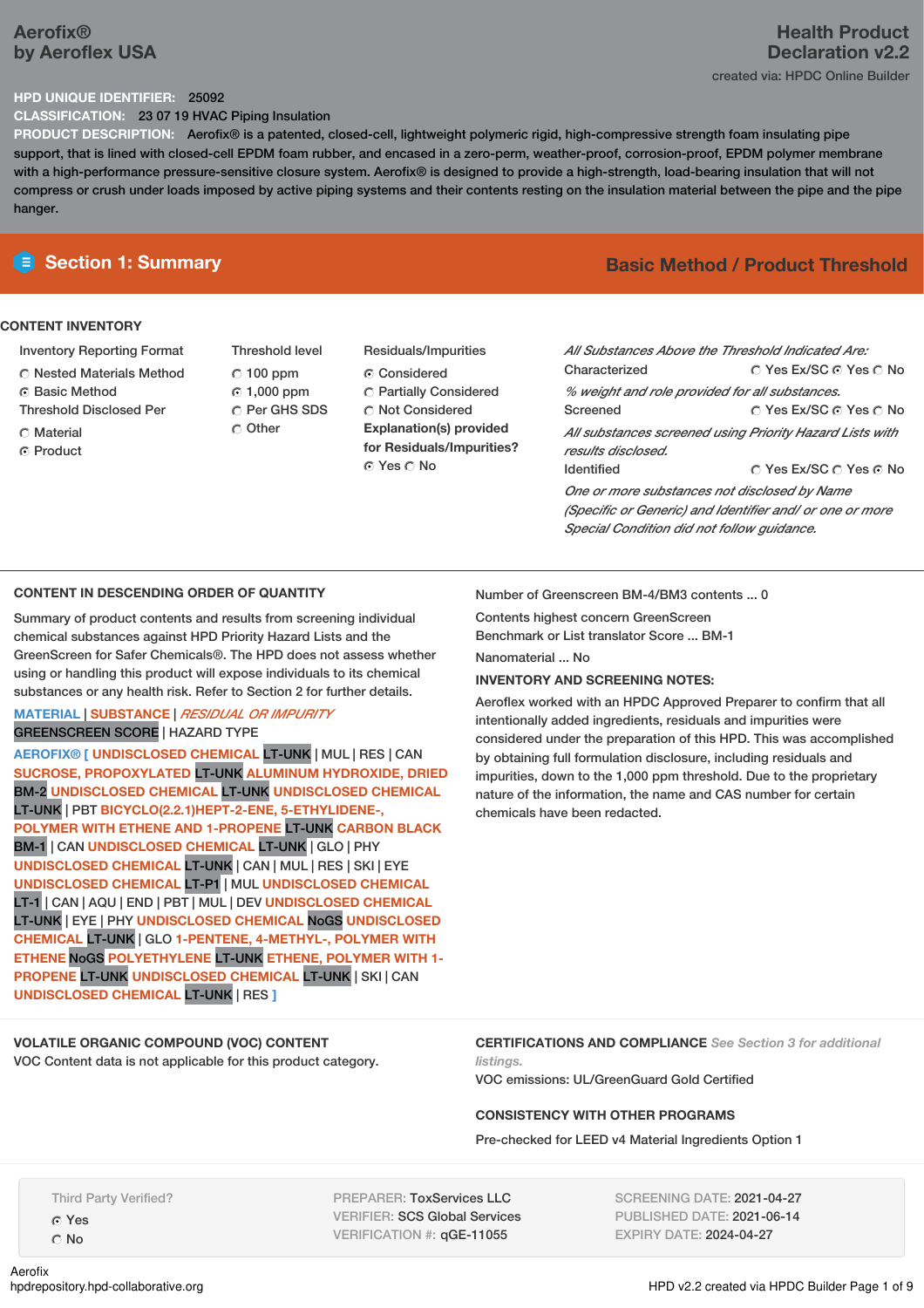This section lists contents in a product based on specific threshold(s) and reports detailed health information including hazards. This HPD uses the *inventory method indicated above, which is one of three possible methods:*

- *Basic Inventory method with Product-level threshold.*
- *Nested Material Inventory method with Product-level threshold*
- *Nested Material Inventory method with individual Material-level thresholds*

Definitions and requirements for the three inventory methods and requirements for each data field can be found in the HPD Open Standard version *2.2, available on the HPDC website at: www.hpd-collaborative.org/hpd-2-2-standard*

# **AEROFIX®**

PRODUCT THRESHOLD: 1000 ppm RESIDUALS AND IMPURITIES CONSIDERED: Yes

RESIDUALS AND IMPURITIES NOTES: Aeroflex worked with an HPDC Approved Preparer to confirm that all residuals and impurities were considered under the preparation of this HPD. This was accomplished by obtaining full formulation disclosure, including residuals and impurities, down to the 1,000 ppm threshold.

OTHER PRODUCT NOTES: Aerofix is adhered to Aerocel pipe insulation with Aerocel LVOC Black Adhesive (HPD not currently available) and Aerocel Protape® applied to transverse seam of adjoining tubes. Also applicable for 220719 Plumbing Piping Insulation. Aerofix can be used in applications with service temperatures ranging from -328°F to +257°F, including ammonia refrigeration, halo-carbon refrigeration, chilled water, brine, domestic cold and hot water, hot water heating and low-pressure steam. Hanger types that Aerofix can be used with include trapeze (strut), split-ring, clevis, roller, clamps, and strap hangers. Available in 1/2" – 12" IPS pipe sizes and 1/2"- 2" insulation thicknesses. Also applicable for 220719 Plumbing Piping Insulation.

# **UNDISCLOSED CHEMICAL** ID: **Undisclosed**

|                        | HAZARD SCREENING METHOD: Pharos Chemical and Materials Library | HAZARD SCREENING DATE: 2021-04-28 0:38:52                                           |
|------------------------|----------------------------------------------------------------|-------------------------------------------------------------------------------------|
| %: $45.2700 - 45.2700$ | <b>GS: LT-UNK</b>                                              | RC: None<br>NANO: No SUBSTANCE ROLE: Structure component                            |
| <b>HAZARD TYPE</b>     | <b>AGENCY AND LIST TITLES</b>                                  | <b>WARNINGS</b>                                                                     |
| <b>MUL</b>             | US EPA - PPT Chemical Action Plans                             | EPA Chemical of Concern - Action Plan published                                     |
| <b>RES</b>             | AOEC - Asthmagens                                              | Asthmagen (G) - generally accepted                                                  |
| CAN                    | <b>MAK</b>                                                     | Carcinogen Group 4 - Non-genotoxic carcinogen with low<br>risk under MAK/BAT levels |
| <b>RES</b>             | <b>MAK</b>                                                     | Sensitizing Substance Sah - Danger of airway & skin<br>sensitization                |
| <b>RES</b>             | US EPA - PPT Chemical Action Plans                             | Inhalation sensitizer causing asthma and lung damage                                |

| <b>SUCROSE, PROPOXYLATED</b> |                                                                |                 | ID: 9049-71-2                                         |
|------------------------------|----------------------------------------------------------------|-----------------|-------------------------------------------------------|
|                              | HAZARD SCREENING METHOD: Pharos Chemical and Materials Library |                 | HAZARD SCREENING DATE: 2021-04-28 0:38:53             |
| $\%$ : 16.9100 - 16.9100     | <b>GS: LT-UNK</b>                                              |                 | RC: None NANO: No SUBSTANCE ROLE: Structure component |
| <b>HAZARD TYPE</b>           | <b>AGENCY AND LIST TITLES</b>                                  | <b>WARNINGS</b> |                                                       |
| None found                   |                                                                |                 | No warnings found on HPD Priority Hazard Lists        |
| <b>SUBSTANCE NOTES:</b>      |                                                                |                 |                                                       |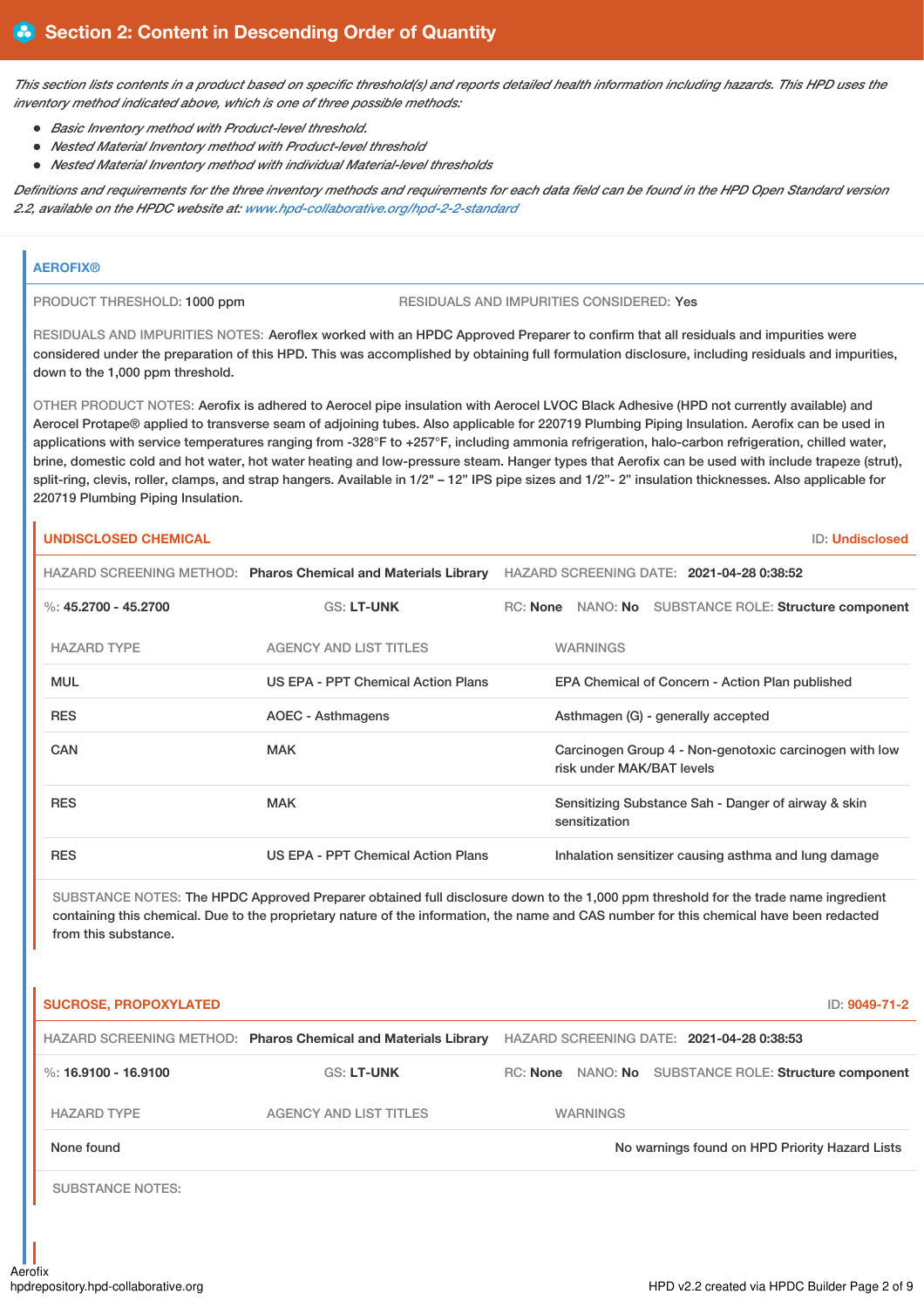| <b>ALUMINUM HYDROXIDE, DRIED</b> |                                                                                                                                                                                                                                                                                |                                                                               | ID: 21645-51-2                                 |
|----------------------------------|--------------------------------------------------------------------------------------------------------------------------------------------------------------------------------------------------------------------------------------------------------------------------------|-------------------------------------------------------------------------------|------------------------------------------------|
|                                  | HAZARD SCREENING METHOD: Pharos Chemical and Materials Library                                                                                                                                                                                                                 | HAZARD SCREENING DATE: 2021-04-28 0:38:53                                     |                                                |
| %: $11.2400 - 11.3500$           | GS: BM-2                                                                                                                                                                                                                                                                       | <b>RC: None</b><br>NANO: No                                                   | <b>SUBSTANCE ROLE: Adhesive</b>                |
| <b>HAZARD TYPE</b>               | <b>AGENCY AND LIST TITLES</b>                                                                                                                                                                                                                                                  | <b>WARNINGS</b>                                                               |                                                |
| None found                       |                                                                                                                                                                                                                                                                                |                                                                               | No warnings found on HPD Priority Hazard Lists |
|                                  | SUBSTANCE NOTES: The GreenScreen® Benchmark assessment score of BM-2 was provided through the HPD 2.2 Builder Tool.                                                                                                                                                            |                                                                               |                                                |
|                                  |                                                                                                                                                                                                                                                                                |                                                                               |                                                |
| <b>UNDISCLOSED CHEMICAL</b>      |                                                                                                                                                                                                                                                                                |                                                                               | <b>ID: Undisclosed</b>                         |
|                                  | HAZARD SCREENING METHOD: Pharos Chemical and Materials Library                                                                                                                                                                                                                 | HAZARD SCREENING DATE: 2021-04-28 0:38:53                                     |                                                |
| $\%$ : 7.9800 - 7.9800           | <b>GS: LT-UNK</b>                                                                                                                                                                                                                                                              | RC: None NANO: No SUBSTANCE ROLE: Structure component                         |                                                |
| <b>HAZARD TYPE</b>               | <b>AGENCY AND LIST TITLES</b>                                                                                                                                                                                                                                                  | <b>WARNINGS</b>                                                               |                                                |
| None found                       |                                                                                                                                                                                                                                                                                |                                                                               | No warnings found on HPD Priority Hazard Lists |
| from this substance.             | SUBSTANCE NOTES: The HPDC Approved Preparer obtained full disclosure down to the 1,000 ppm threshold for the trade name ingredient<br>containing this chemical. Due to the proprietary nature of the information, the name and CAS number for this chemical have been redacted |                                                                               |                                                |
| <b>UNDISCLOSED CHEMICAL</b>      |                                                                                                                                                                                                                                                                                |                                                                               | <b>ID: Undisclosed</b>                         |
|                                  | HAZARD SCREENING METHOD: Pharos Chemical and Materials Library                                                                                                                                                                                                                 | HAZARD SCREENING DATE: 2021-04-28 0:38:54                                     |                                                |
| %: $5.1000 - 5.1000$             | GS: LT-UNK                                                                                                                                                                                                                                                                     | RC: None NANO: No SUBSTANCE ROLE: Structure component                         |                                                |
| <b>HAZARD TYPE</b>               | <b>AGENCY AND LIST TITLES</b>                                                                                                                                                                                                                                                  | <b>WARNINGS</b>                                                               |                                                |
| <b>PBT</b>                       | EHP - San Antonio Statement on BFRs &<br><b>CFRs</b>                                                                                                                                                                                                                           | Flame retardant substance class of concern for PB&T &<br>long range transport |                                                |
| from this substance.             | SUBSTANCE NOTES: The HPDC Approved Preparer obtained full disclosure down to the 1,000 ppm threshold for the trade name ingredient<br>containing this chemical. Due to the proprietary nature of the information, the name and CAS number for this chemical have been redacted |                                                                               |                                                |
| <b>AND 1-PROPENE</b>             | BICYCLO(2.2.1)HEPT-2-ENE, 5-ETHYLIDENE-, POLYMER WITH ETHENE                                                                                                                                                                                                                   |                                                                               | ID: 25038-36-2                                 |
|                                  | HAZARD SCREENING METHOD: Pharos Chemical and Materials Library                                                                                                                                                                                                                 | HAZARD SCREENING DATE: 2021-04-28 0:38:54                                     |                                                |
| %: $3.7700 - 5.3900$             | GS: LT-UNK                                                                                                                                                                                                                                                                     | <b>RC: None</b><br>NANO: No                                                   | <b>SUBSTANCE ROLE: Adhesive</b>                |
| <b>HAZARD TYPE</b>               | <b>AGENCY AND LIST TITLES</b>                                                                                                                                                                                                                                                  | <b>WARNINGS</b>                                                               |                                                |
| None found                       |                                                                                                                                                                                                                                                                                |                                                                               | No warnings found on HPD Priority Hazard Lists |
| <b>SUBSTANCE NOTES:</b>          |                                                                                                                                                                                                                                                                                |                                                                               |                                                |
| <b>CARBON BLACK</b>              |                                                                                                                                                                                                                                                                                |                                                                               | ID: 1333-86-4                                  |
|                                  | HAZARD SCREENING METHOD: Pharos Chemical and Materials Library                                                                                                                                                                                                                 | HAZARD SCREENING DATE: 2021-04-28 0:38:55                                     |                                                |
| %: $2.8900 - 2.8900$             | <b>GS: BM-1</b>                                                                                                                                                                                                                                                                | <b>RC: None</b><br>NANO: No                                                   | <b>SUBSTANCE ROLE: Pigment</b>                 |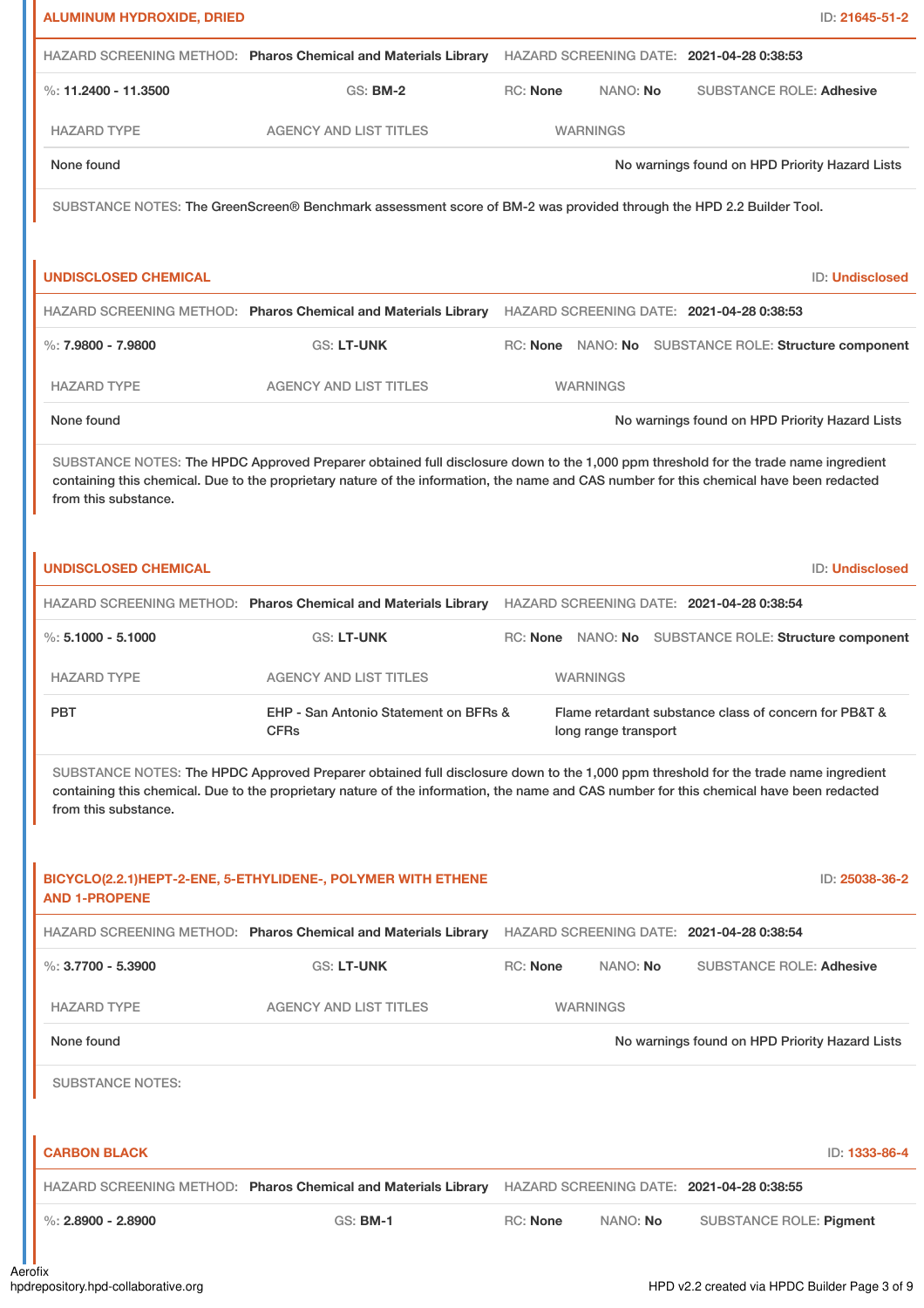| <b>HAZARD TYPE</b> | <b>AGENCY AND LIST TITLES</b>     | <b>WARNINGS</b>                                                                                 |
|--------------------|-----------------------------------|-------------------------------------------------------------------------------------------------|
| CAN                | US CDC - Occupational Carcinogens | Occupational Carcinogen                                                                         |
| CAN                | <b>MAK</b>                        | Carcinogen Group 3B - Evidence of carcinogenic effects<br>but not sufficient for classification |
| CAN                | CA EPA - Prop 65                  | Carcinogen - specific to chemical form or exposure route                                        |
| CAN                | <b>IARC</b>                       | Group 2B - Possibly carcinogenic to humans - inhaled<br>from occupational sources               |

SUBSTANCE NOTES: The GreenScreen® Benchmark assessment score of BM-1 was provided through the HPD 2.2 Builder Tool.

# **UNDISCLOSED CHEMICAL** ID: **Undisclosed**

|                      | HAZARD SCREENING METHOD: Pharos Chemical and Materials Library | HAZARD SCREENING DATE: 2021-04-28 0:38:55                |
|----------------------|----------------------------------------------------------------|----------------------------------------------------------|
| %: $0.9600 - 0.9600$ | <b>GS: LT-UNK</b>                                              | NANO: No SUBSTANCE ROLE: Structure component<br>RC: None |
| <b>HAZARD TYPE</b>   | <b>AGENCY AND LIST TITLES</b>                                  | <b>WARNINGS</b>                                          |
| GLO                  | <b>IPCC - Global Warming Chemicals</b>                         | <b>Chemicals with Global Warming Potential</b>           |
| GLO                  | US EPA - Global Warming Potentials                             | Global Warming Potential greater than 100                |
| <b>PHY</b>           | EU - GHS (H-Statements)                                        | H225 - Highly flammable liquid and vapour                |

| <b>UNDISCLOSED CHEMICAL</b> |                                                                | <b>ID: Undisclosed</b>                                                              |
|-----------------------------|----------------------------------------------------------------|-------------------------------------------------------------------------------------|
|                             | HAZARD SCREENING METHOD: Pharos Chemical and Materials Library | HAZARD SCREENING DATE: 2021-04-28 0:38:56                                           |
| %: $0.9200 - 0.9200$        | <b>GS: LT-UNK</b>                                              | RC: None NANO: No SUBSTANCE ROLE: Structure component                               |
| <b>HAZARD TYPE</b>          | <b>AGENCY AND LIST TITLES</b>                                  | <b>WARNINGS</b>                                                                     |
| CAN                         | EU - GHS (H-Statements)                                        | H351 - Suspected of causing cancer                                                  |
| <b>MUL</b>                  | US EPA - PPT Chemical Action Plans                             | EPA Chemical of Concern - Action Plan published                                     |
| <b>RES</b>                  | <b>AOEC - Asthmagens</b>                                       | Asthmagen (G) - generally accepted                                                  |
| <b>CAN</b>                  | <b>MAK</b>                                                     | Carcinogen Group 4 - Non-genotoxic carcinogen with low<br>risk under MAK/BAT levels |
| <b>SKI</b>                  | EU - GHS (H-Statements)                                        | H315 - Causes skin irritation                                                       |
| <b>EYE</b>                  | EU - GHS (H-Statements)                                        | H319 - Causes serious eye irritation                                                |
| <b>RES</b>                  | <b>MAK</b>                                                     | Sensitizing Substance Sah - Danger of airway & skin<br>sensitization                |
| <b>RES</b>                  | EU - GHS (H-Statements)                                        | H334 - May cause allergy or asthma symptoms or<br>breathing difficulties if inhaled |
| <b>SKI</b>                  | EU - GHS (H-Statements)                                        | H317 - May cause an allergic skin reaction                                          |
| <b>RES</b>                  | US EPA - PPT Chemical Action Plans                             | Inhalation sensitizer causing asthma and lung damage                                |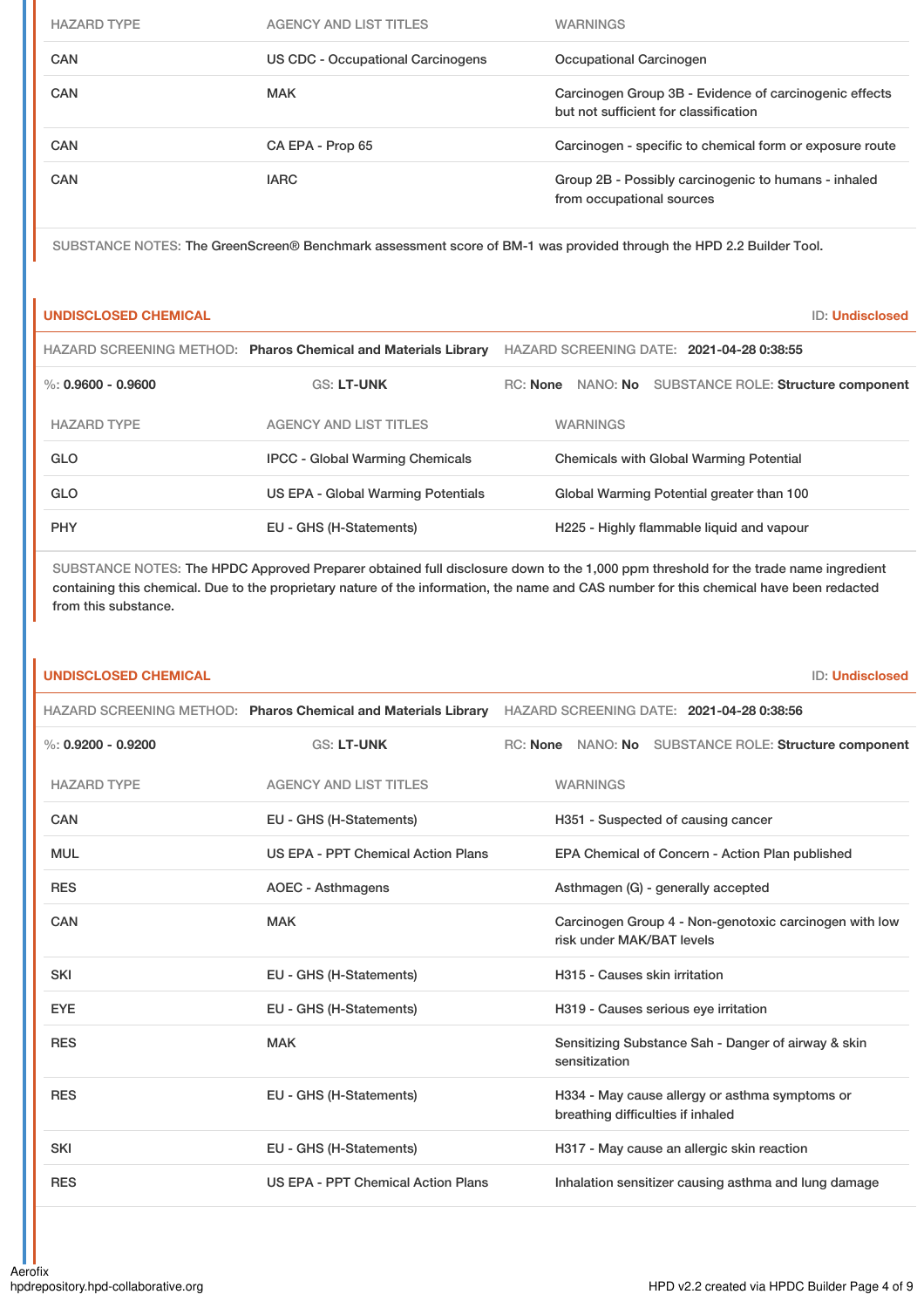SUBSTANCE NOTES: The HPDC Approved Preparer obtained full disclosure down to the 1,000 ppm threshold for the trade name ingredient containing this chemical. Due to the proprietary nature of the information, the name and CAS number for this chemical have been redacted from this substance.

| <b>UNDISCLOSED CHEMICAL</b> |                                                                | <b>ID: Undisclosed</b>                                                                                                                                                                                                                                                         |
|-----------------------------|----------------------------------------------------------------|--------------------------------------------------------------------------------------------------------------------------------------------------------------------------------------------------------------------------------------------------------------------------------|
|                             | HAZARD SCREENING METHOD: Pharos Chemical and Materials Library | HAZARD SCREENING DATE: 2021-04-28 0:38:56                                                                                                                                                                                                                                      |
| %: $0.6400 - 0.6400$        | GS: LT-P1                                                      | RC: None NANO: No SUBSTANCE ROLE: Structure component                                                                                                                                                                                                                          |
| <b>HAZARD TYPE</b>          | <b>AGENCY AND LIST TITLES</b>                                  | <b>WARNINGS</b>                                                                                                                                                                                                                                                                |
| <b>MUL</b>                  | German FEA - Substances Hazardous to<br>Waters                 | Class 3 - Severe Hazard to Waters                                                                                                                                                                                                                                              |
| from this substance.        |                                                                | SUBSTANCE NOTES: The HPDC Approved Preparer obtained full disclosure down to the 1,000 ppm threshold for the trade name ingredient<br>containing this chemical. Due to the proprietary nature of the information, the name and CAS number for this chemical have been redacted |
| <b>UNDISCLOSED CHEMICAL</b> |                                                                | <b>ID: Undisclosed</b>                                                                                                                                                                                                                                                         |
|                             | HAZARD SCREENING METHOD: Pharos Chemical and Materials Library | HAZARD SCREENING DATE: 2021-04-28 0:38:57                                                                                                                                                                                                                                      |
| $\%: 0.5500 - 0.5500$       | <b>GS: LT-1</b>                                                | RC: None<br>NANO: No<br><b>SUBSTANCE ROLE: Adhesive</b>                                                                                                                                                                                                                        |
| <b>HAZARD TYPE</b>          | <b>AGENCY AND LIST TITLES</b>                                  | <b>WARNINGS</b>                                                                                                                                                                                                                                                                |
| <b>CAN</b>                  | <b>MAK</b>                                                     | Carcinogen Group 3B - Evidence of carcinogenic effects<br>but not sufficient for classification                                                                                                                                                                                |
| AQU                         | EU - GHS (H-Statements)                                        | H400 - Very toxic to aquatic life                                                                                                                                                                                                                                              |
| AQU                         | EU - GHS (H-Statements)                                        | H410 - Very toxic to aquatic life with long lasting effects                                                                                                                                                                                                                    |
| <b>END</b>                  | <b>TEDX - Potential Endocrine Disruptors</b>                   | <b>Potential Endocrine Disruptor</b>                                                                                                                                                                                                                                           |
| AQU                         | US EPA - PPT Chemical Action Plans                             | Highly toxic to aquatic organisms                                                                                                                                                                                                                                              |
| <b>PBT</b>                  | EU - ESIS PBT                                                  | <b>Under PBT evaluation</b>                                                                                                                                                                                                                                                    |
| <b>MUL</b>                  | <b>US EPA - PPT Chemical Action Plans</b>                      | TSCA Work Plan chemical - ongoing chemical (risk)<br>assessment                                                                                                                                                                                                                |
| PBT                         | EC - CEPA DSL                                                  | Persistent, Bioaccumulative and inherently Toxic (PBiTE)<br>to the Environment (based on aquatic organisms)                                                                                                                                                                    |
| <b>MUL</b>                  | German FEA - Substances Hazardous to<br>Waters                 | Class 2 - Hazard to Waters                                                                                                                                                                                                                                                     |
| <b>PBT</b>                  | EHP - San Antonio Statement on BFRs &<br><b>CFRs</b>           | Flame retardant substance class of concern for PB&T &<br>long range transport                                                                                                                                                                                                  |
| <b>DEV</b>                  | EU - GHS (H-Statements)                                        | H362 - May cause harm to breast-fed children                                                                                                                                                                                                                                   |
| <b>END</b>                  | <b>EU - Priority Endocrine Disruptors</b>                      | Category 1 - In vivo evidence of Endocrine Disruption<br>Activity                                                                                                                                                                                                              |
| <b>DEV</b>                  | <b>GHS - Australia</b>                                         | H362 - May cause harm to breast-fed children                                                                                                                                                                                                                                   |
| <b>DEV</b>                  | GHS - Korea                                                    | H362 - May cause harm to breast-fed children                                                                                                                                                                                                                                   |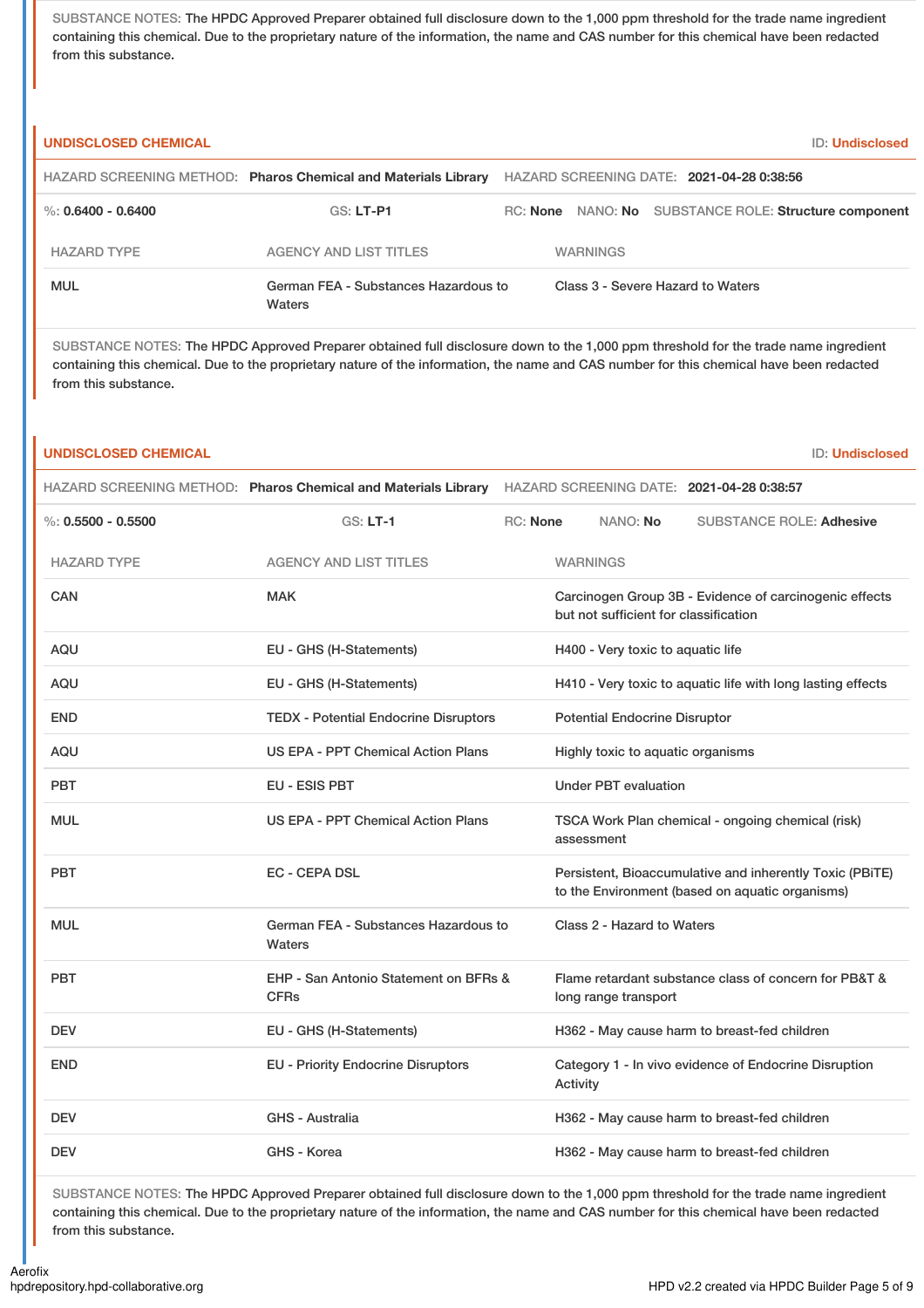| <b>UNDISCLOSED CHEMICAL</b>               |                                                                                                                                                                                                                                                                                |                 |                                      |                                             | <b>ID: Undisclosed</b>                                |
|-------------------------------------------|--------------------------------------------------------------------------------------------------------------------------------------------------------------------------------------------------------------------------------------------------------------------------------|-----------------|--------------------------------------|---------------------------------------------|-------------------------------------------------------|
|                                           | HAZARD SCREENING METHOD: Pharos Chemical and Materials Library                                                                                                                                                                                                                 |                 |                                      | HAZARD SCREENING DATE: 2021-04-28 0:38:57   |                                                       |
| $\%$ : 0.3600 - 0.3800                    | GS: LT-UNK                                                                                                                                                                                                                                                                     | <b>RC: None</b> | NANO: No                             |                                             | <b>SUBSTANCE ROLE: Adhesive</b>                       |
| <b>HAZARD TYPE</b>                        | <b>AGENCY AND LIST TITLES</b>                                                                                                                                                                                                                                                  |                 | <b>WARNINGS</b>                      |                                             |                                                       |
| <b>EYE</b>                                | EU - GHS (H-Statements)                                                                                                                                                                                                                                                        |                 | H319 - Causes serious eye irritation |                                             |                                                       |
| <b>PHY</b>                                | EU - GHS (H-Statements)                                                                                                                                                                                                                                                        |                 |                                      | H225 - Highly flammable liquid and vapour   |                                                       |
| from this substance.                      | SUBSTANCE NOTES: The HPDC Approved Preparer obtained full disclosure down to the 1,000 ppm threshold for the trade name ingredient<br>containing this chemical. Due to the proprietary nature of the information, the name and CAS number for this chemical have been redacted |                 |                                      |                                             |                                                       |
| <b>UNDISCLOSED CHEMICAL</b>               |                                                                                                                                                                                                                                                                                |                 |                                      |                                             | <b>ID: Undisclosed</b>                                |
|                                           | HAZARD SCREENING METHOD: Pharos Chemical and Materials Library                                                                                                                                                                                                                 |                 |                                      | HAZARD SCREENING DATE: 2021-04-28 0:38:58   |                                                       |
| $\%$ : 0.3500 - 0.3500                    | GS: NoGS                                                                                                                                                                                                                                                                       | <b>RC: None</b> | NANO: No                             |                                             | <b>SUBSTANCE ROLE: Pigment</b>                        |
| <b>HAZARD TYPE</b>                        | <b>AGENCY AND LIST TITLES</b>                                                                                                                                                                                                                                                  |                 | <b>WARNINGS</b>                      |                                             |                                                       |
| None found                                |                                                                                                                                                                                                                                                                                |                 |                                      |                                             | No warnings found on HPD Priority Hazard Lists        |
| from this substance.                      | SUBSTANCE NOTES: The HPDC Approved Preparer obtained full disclosure down to the 1,000 ppm threshold for the trade name ingredient<br>containing this chemical. Due to the proprietary nature of the information, the name and CAS number for this chemical have been redacted |                 |                                      |                                             |                                                       |
| <b>UNDISCLOSED CHEMICAL</b>               |                                                                                                                                                                                                                                                                                |                 |                                      |                                             | <b>ID: Undisclosed</b>                                |
|                                           | HAZARD SCREENING METHOD: Pharos Chemical and Materials Library                                                                                                                                                                                                                 |                 |                                      | HAZARD SCREENING DATE: 2021-04-28 0:38:58   |                                                       |
| %: $0.3200 - 0.3200$                      | <b>GS: LT-UNK</b>                                                                                                                                                                                                                                                              |                 |                                      |                                             | RC: None NANO: No SUBSTANCE ROLE: Structure component |
| <b>HAZARD TYPE</b>                        | <b>AGENCY AND LIST TITLES</b>                                                                                                                                                                                                                                                  |                 | <b>WARNINGS</b>                      |                                             |                                                       |
| GLO                                       | <b>IPCC - Global Warming Chemicals</b>                                                                                                                                                                                                                                         |                 |                                      | Chemicals with Global Warming Potential     |                                                       |
| <b>GLO</b>                                | <b>US EPA - Global Warming Potentials</b>                                                                                                                                                                                                                                      |                 |                                      | Global Warming Potential greater than 1,000 |                                                       |
| from this substance.                      | SUBSTANCE NOTES: The HPDC Approved Preparer obtained full disclosure down to the 1,000 ppm threshold for the trade name ingredient<br>containing this chemical. Due to the proprietary nature of the information, the name and CAS number for this chemical have been redacted |                 |                                      |                                             |                                                       |
| 1-PENTENE, 4-METHYL-, POLYMER WITH ETHENE |                                                                                                                                                                                                                                                                                |                 |                                      |                                             | ID: 25213-96-1                                        |
|                                           | HAZARD SCREENING METHOD: Pharos Chemical and Materials Library                                                                                                                                                                                                                 |                 |                                      | HAZARD SCREENING DATE: 2021-04-28 0:38:59   |                                                       |
| %: $0.2700 - 0.5400$                      | <b>GS: NoGS</b>                                                                                                                                                                                                                                                                | <b>RC: None</b> | NANO: No                             |                                             | <b>SUBSTANCE ROLE: Adhesive</b>                       |

None found Now arrings found on HPD Priority Hazard Lists

SUBSTANCE NOTES:

HAZARD TYPE AGENCY AND LIST TITLES WARNINGS

**POLYETHYLENE** ID: **9002-88-4**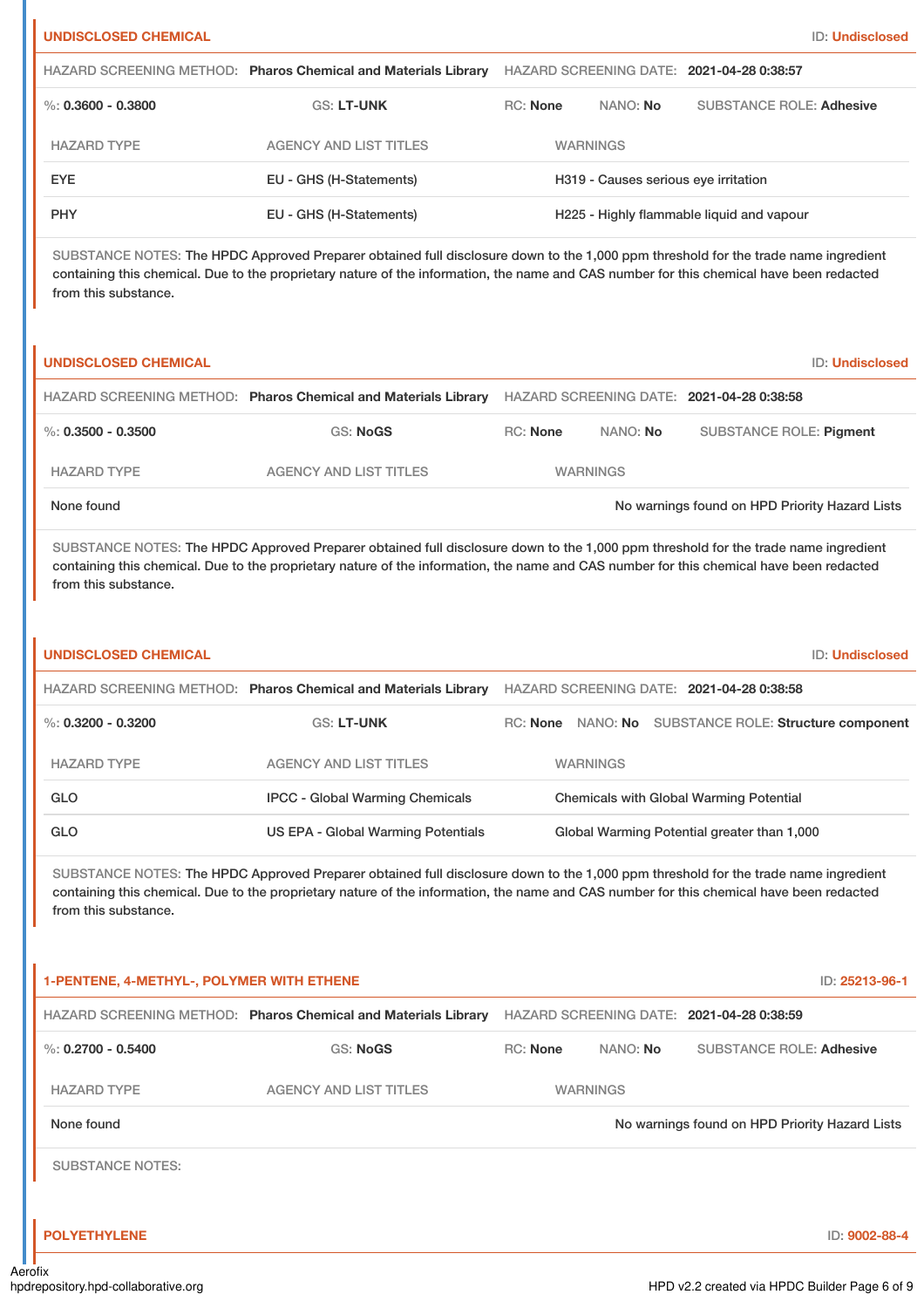|                                       | HAZARD SCREENING METHOD: Pharos Chemical and Materials Library |                 |                 | HAZARD SCREENING DATE: 2021-04-28 0:38:59      |
|---------------------------------------|----------------------------------------------------------------|-----------------|-----------------|------------------------------------------------|
| %: $0.2700 - 0.5400$                  | <b>GS: LT-UNK</b>                                              | <b>RC: None</b> | NANO: No        | <b>SUBSTANCE ROLE: Adhesive</b>                |
| <b>HAZARD TYPE</b>                    | <b>AGENCY AND LIST TITLES</b>                                  |                 | <b>WARNINGS</b> |                                                |
| None found                            |                                                                |                 |                 | No warnings found on HPD Priority Hazard Lists |
| <b>SUBSTANCE NOTES:</b>               |                                                                |                 |                 |                                                |
|                                       |                                                                |                 |                 |                                                |
|                                       |                                                                |                 |                 |                                                |
| <b>ETHENE, POLYMER WITH 1-PROPENE</b> |                                                                |                 |                 | ID: 9010-79-1                                  |
|                                       | HAZARD SCREENING METHOD: Pharos Chemical and Materials Library |                 |                 | HAZARD SCREENING DATE: 2021-04-28 0:39:00      |
| $\%$ : 0.2700 - 0.5400                | <b>GS: LT-UNK</b>                                              | RC: None        | NANO: No        | <b>SUBSTANCE ROLE: Adhesive</b>                |
| <b>HAZARD TYPE</b>                    | <b>AGENCY AND LIST TITLES</b>                                  |                 | <b>WARNINGS</b> |                                                |
| None found                            |                                                                |                 |                 | No warnings found on HPD Priority Hazard Lists |

# **UNDISCLOSED CHEMICAL** ID: **Undisclosed**

|                        | HAZARD SCREENING METHOD: Pharos Chemical and Materials Library |                                                         |                 | HAZARD SCREENING DATE: 2021-04-28 0:39:00  |
|------------------------|----------------------------------------------------------------|---------------------------------------------------------|-----------------|--------------------------------------------|
| $\%$ : 0.2100 - 0.2300 | <b>GS: LT-UNK</b>                                              | <b>RC:</b> None                                         | NANO: <b>No</b> | <b>SUBSTANCE ROLE: Adhesive</b>            |
| <b>HAZARD TYPE</b>     | <b>AGENCY AND LIST TITLES</b>                                  |                                                         | <b>WARNINGS</b> |                                            |
| <b>SKI</b>             | <b>MAK</b>                                                     | Sensitizing Substance Sh - Danger of skin sensitization |                 |                                            |
| CAN                    | <b>IARC</b>                                                    | Group 2b - Possibly carcinogenic to humans              |                 |                                            |
| <b>SKI</b>             | EU - GHS (H-Statements)                                        | H315 - Causes skin irritation                           |                 |                                            |
| <b>SKI</b>             | EU - GHS (H-Statements)                                        |                                                         |                 | H317 - May cause an allergic skin reaction |

SUBSTANCE NOTES: The HPDC Approved Preparer obtained full disclosure down to the 1,000 ppm threshold for the trade name ingredient containing this chemical. Due to the proprietary nature of the information, the name and CAS number for this chemical have been redacted from this substance.

| <b>UNDISCLOSED CHEMICAL</b> |                                                                |                 |                                     | <b>ID: Undisclosed</b>                         |
|-----------------------------|----------------------------------------------------------------|-----------------|-------------------------------------|------------------------------------------------|
|                             | HAZARD SCREENING METHOD: Pharos Chemical and Materials Library |                 |                                     | HAZARD SCREENING DATE: 2021-04-28 0:39:01      |
| %: $0.0900 - 0.4400$        | <b>GS: LT-UNK</b>                                              | <b>RC: None</b> | NANO: No                            | <b>SUBSTANCE ROLE: Adhesive</b>                |
| <b>HAZARD TYPE</b>          | AGENCY AND LIST TITLES                                         |                 | <b>WARNINGS</b>                     |                                                |
| <b>RES</b>                  | <b>AOEC - Asthmagens</b>                                       |                 | Asthmagen (Rs) - sensitizer-induced |                                                |
| <b>RES</b>                  | EU - GHS (H-Statements)                                        |                 | breathing difficulties if inhaled   | H334 - May cause allergy or asthma symptoms or |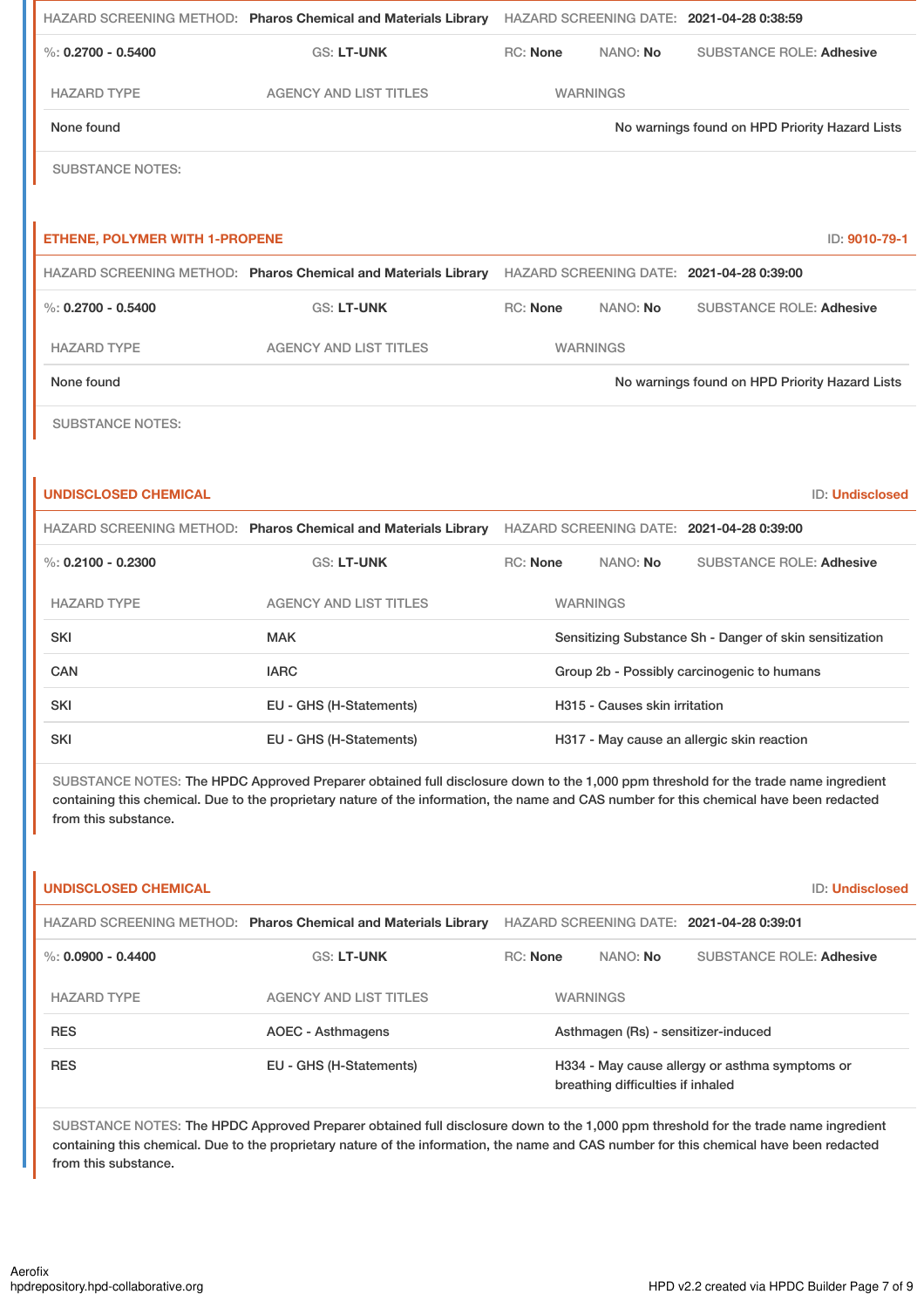This section lists applicable certification and standards compliance information for VOC emissions and VOC content. Other types of health or *environmental performance testing or certifications completed for the product may be provided.*

| <b>VOC EMISSIONS</b>                                                                                                 | <b>UL/GreenGuard Gold Certified</b>           |       |                             |
|----------------------------------------------------------------------------------------------------------------------|-----------------------------------------------|-------|-----------------------------|
| CERTIFYING PARTY: Third Party<br>APPLICABLE FACILITIES: Sweetwater, TN<br>CERTIFICATE URL: https://spot.ul.com/main- | ISSUE DATE: 2019-10- EXPIRY DATE: 2021-<br>08 | 08-26 | <b>CERTIFIER OR LAB: UL</b> |
| app/products/detail/5d9ca48655b0e82b7842fa5d?<br>page_type=Products%20Catalog                                        |                                               |       |                             |

CERTIFICATION AND COMPLIANCE NOTES: Certificate #145189-420 UL 2818 - 2013 Gold Standard for Chemical Emissions for Building Materials, Finishes and Furnishings

# **Section 4: Accessories**

This section lists related products or materials that the manufacturer requires or recommends for installation (such as adhesives or fasteners), maintenance, cleaning, or operations. For information relating to the contents of these related products, refer to their applicable Health Product *Declarations, if available.*

**PROTAPE®** HPD URL: **https://builder.hpdcollaborative.org/actions/builder/11057/record**

CONDITION WHEN RECOMMENDED OR REQUIRED AND/OR OTHER NOTES:

Protape® is recommended to be applied over glued seams of tubes, sheets & rolls to provide a zero-perm seal for interior and exterior applications.

# **Section 5: General Notes**

Aeroflex worked with an HPDC Approved Preparer to confirm that all intentionally added ingredients, residuals and impurities were considered under the preparation of this HPD. This was accomplished by obtaining full formulation disclosure, including residuals and impurities, down to the 1,000 ppm threshold.